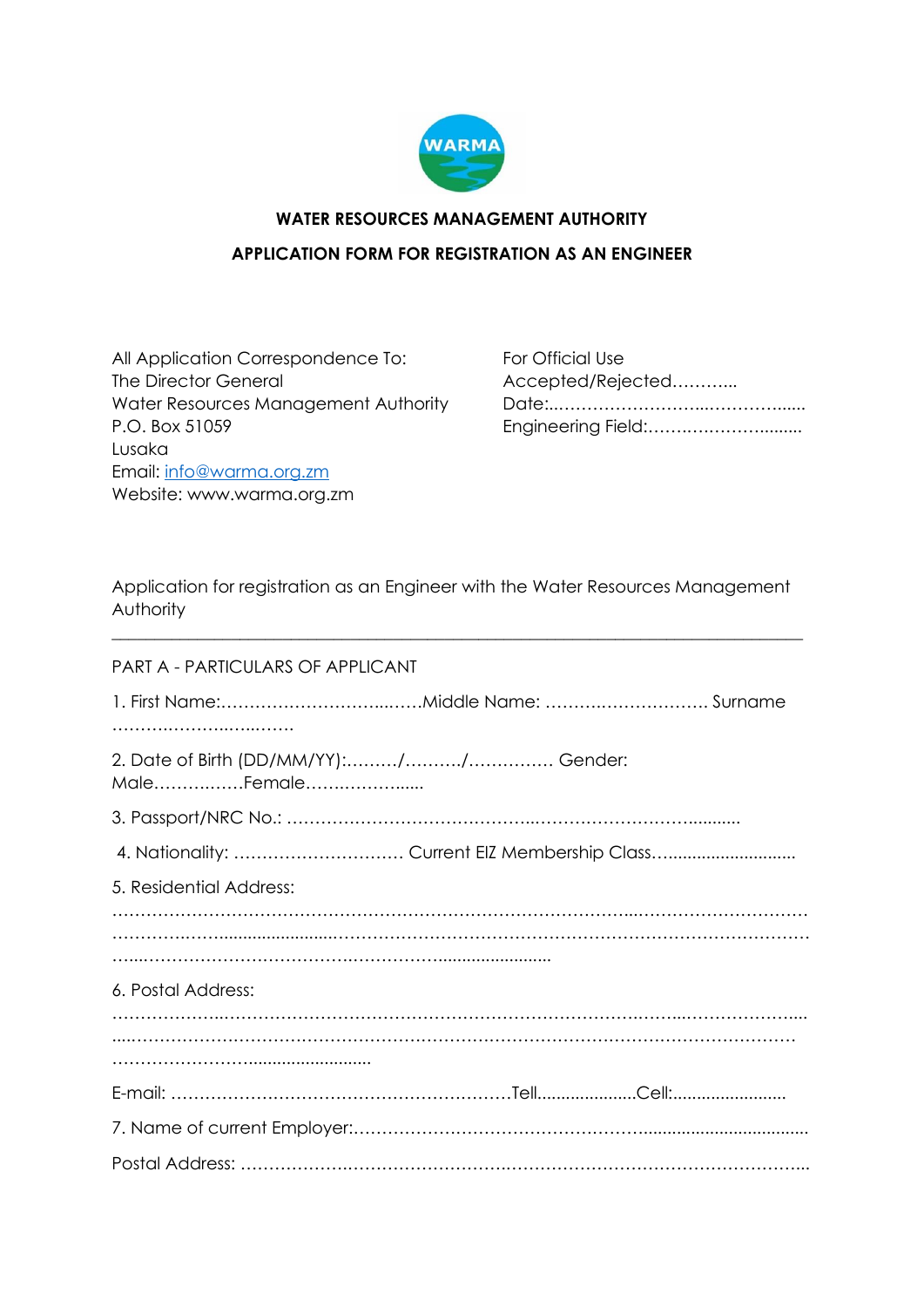| 9. Field of competence applied for which is Licenced by EIZ: |
|--------------------------------------------------------------|
|                                                              |

# PART B - PROFESSIONAL QUALIFICATIONS – Consulting Engineers

| Qualification | Field of<br>specialisation | Institution | Year of<br>Completion |
|---------------|----------------------------|-------------|-----------------------|
|               |                            |             |                       |
|               |                            |             |                       |
|               |                            |             |                       |

### Part C (To Be filled in by Companies)

| Name of | Engineers/Technologists/crafts | Field of       | Contact        |
|---------|--------------------------------|----------------|----------------|
| Company | registered with WARMA          | specialisation | <b>Numbers</b> |
|         |                                |                |                |
|         |                                |                |                |
|         |                                |                |                |
|         |                                |                |                |
|         |                                |                |                |

# Company Director

#### PART D – DECLARATION

I, ……………………….……………………… hereby certify and declare that the particulars given on this form are true to the best of my knowledge and belief.

Signature of Applicant: ………………………………. Date:……..……………………